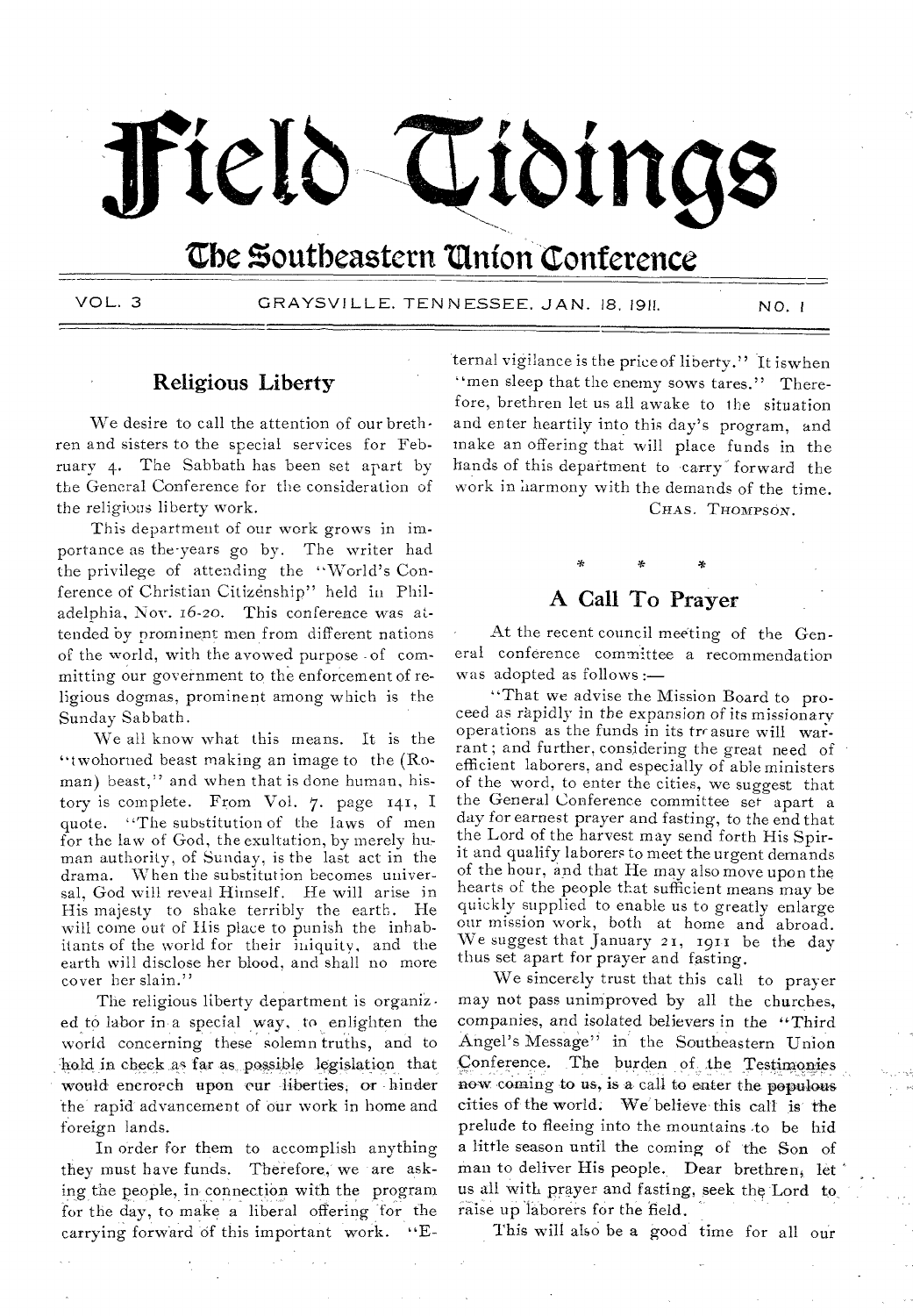people to present an offering to the Lord to reimburse the depleted mission treasury.

The Southeastern Union, I am glad to report, sent in her full quota of ten-cents-per-capita-per-week for missions for 1910. And we must do likewise in 1911. Why not, at this Sabbath, January 21, make a large offering to the cause, while our prayers will come up before the omnipotent God to quickly finish the work upon earth ; and thus have a good start for the New Year?

May the Lord breathe upon His people the spirit of consecration and liberality, is my prayer.

CHAS. THOMPSON.

#### **Cumberland Items**

Elder Stanley visited the Mission Ridge Church, Sabbath, January the 7th. The regular chuch election was held, and the church officers ordained,

Elder W. W. Williams and wife, who have been visiting friends and looking after business at Corydon, Pennsylvania, for a couple of months, have returned home and again taken up their work in Athens.

The total book sales in our Conference for the past six months amounts to  $\frac{2}{3}$ , 188.13; for the year \$6,057.16. TheLord is going out before our canvassers, and with His blessing we may look for success.

Elder Dowsett and wife, and Miss Nellie Thompson. spent a few hours at our Conference office, the 4th, while waiting for their train to Atlanta. Miss Thompson takes up stenogaphic work in our Unibn office at Atlanta.

All subscriptions for Field Tidings in our Conference begin January I. 1911. The paper is being sent out to every family in our Conference professing Present Truth. Please remit 35 cents to our office to pay for your subscription.

Elder Shoup reports encouragingly of the work in Johnson City. The Sunday night services are quite well attended by appreciative hearers, and we are hopeful that the seeds of truth sown in this city will yield us a good strong church. We appreciate the liberal offering for Misssions just sent in by this young company.

S. F. Reeder, our missionary agent, has been quite busy the 'ast two weeks delivering books and starting new canvassers. Brother Dimock •of Chattanooga, Brother and Sister Finley of Knoxville, and Sam Moyers of Gray sville, have enlisted as new recruts in the canvassing work. We extend to these Christian workers a hearty welcome as they take up this important branch of the Lord's work.

Elder P. G. Stanley held a ten-day's revival meeting with the Brayton church on Walden's Ridge beginning December 23. The weather was very inclement during the meeting, the roads were muddy, and the nights dark ; but the attendance and interest were good during the entire meeing. As a result of the effort, eleven precious souls united with the church, subject to baptism. Others promised to unite with us the last night of the meeting ; but a down-pour of rain prevented an attendance. The little mountain church was much revived by this effort and the community deeply stirred by the truths presented. Baptism will be administered in the spring at which time we are hopeful that others will take their stand with us. Elder Thompson was present a short time, and. gave two able discourses.

#### **Words of Appreciation**

While we do not want to flatter any one especially for doing his duty, we do think that when'our brethren and sisters have been faithful in the performance of their work, it is not out of place to express in behalf of the whole body, our appreciation. This we feel to do for the good record made in Georgia during 1910 in raising funds for the support of this wo.ld-wide movement.

I am in receipt of the report of the ten-centa-week fund from our Union Conference Secretary showing that Georgia has overpaid on this fund, five hundred dollars, For this showing we feel to praise the Lord, first for the degree of liberality given us, and secondly to all who have so liberally given. This money is now doing the work for which it was given. It has reached out to the ends of the earth and is bringing light and freedom to sin enslaved souls. Aren't you glad for the privilege of thus preaching the gospel in all lands from your own door? I am.

While we are happy over the past record, I am sure we are not satisfied with it and that we are going to make the greatest effort of our lives to far exceed it the present year, 1911.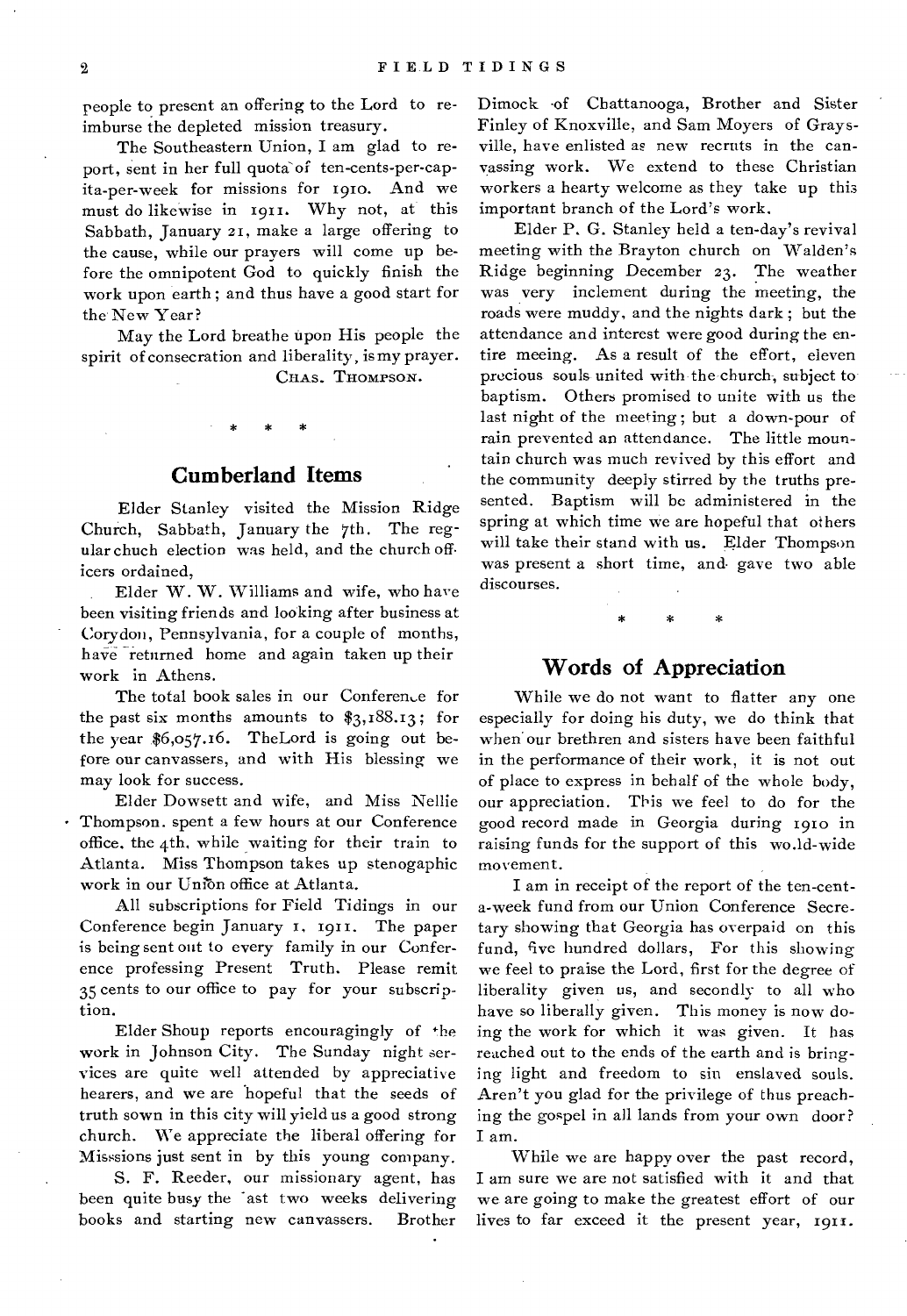,We can do it. How?. By making a systematic practice of giving not less than ten cents every Sabbath and then answering a special call. Let every Sabbath-school put in a nice thermometer and place the figure high and then burst the thermometer by overpaying the amount. I have in mind now two or three of our schools which have more than doubled their donation in this way in the last year. One school began with ten dollars the minimun amount and now it stands at twentyfive dollars with the same membership. It is a good idea to have two or three special collections during the quarter and if you see that the amount is falling behind, take extra collectious and catch up. A great responsibility rests upon the officers of the school in this respect. They can make a good record by keeping the needs of the field before the school, reading each Sabbath a short, lively missionary note. Do not be afraid to agitate such a good work as the support of the gospel.

May 1911 mark a new era in all our hearts for good and also in the work to which every one has been called, is my prayer.

C. B. STEPHENSON.

# Knoxville •

The work of the Lord is onward in this place. Since I connected with the work in this city, many doors have opened to us to present the message. The year that has just closed has brought many blessings to this flock.

The teasurer's report for 1910 show a substantial gain in tithes and offerings. The tithe for the year was  $\frac{81977.16}{6}$  which is the largest in the history of the church. The freewill offering was \$305.43 a gain of \$39.38 over the previous year. The Librarian's report for the last three months, shows that the church has ordered \$55.34 worth of literature. Home expenses of the church amounted to  $$56.56$ , making a total of  $$2,402,49$ that this church has invested in the cause of God this last year, not including what the church spent for literature during the nine months of which we have no account.

The financial condition of the church is excellent, and we start out this new year, with a resolution offered at the last business meeting to do all business on a cash basis. This resolution runs as follows and was heartily indorsed by all present

"Inasmuch as the General Conference recommends to do business on a cash basis, and as instruction to the same effect has come down the line to the Union and local conferencs, and from them to the churches.

Resolved :— that this church fall in line with the instruction of the General Conference and do all business on a cash basis."

When this resolution was read, a brother said, "that resolution is worth a dollar" and it was read three times, and each time he gave a dollar" so before the meetng closed he squared up his whole account with the Librarian. Others did likewise.

The quarterly service w as a blessed occasion. Four united with the church—two by letter and two on profession of faith. Other will unite soon.

In harmony with the call that has come to God's people to warn the cities, we are laying broader plans for the prosecution of the work of the Lord in this place. Unexpectedly the way has opened up for us to transfer our Sunday night services from our church to Market Hall, the largest and most central hall in the city, which seats a thousand people. The city Board grants it free of charge for three months. All the expense we will have, will be for heat, light, and janitor work. This is certainly a Providential opening, and in the fear of God, and with the cooperation of the church we are moving out to fill this opening. We enlist the earnest prayers of God's people, in behalf of our efforts' to give the last message of mercy to this city. The Lord has also opened the way for us to preach to a Methodist congregation, which I will do next Sunday morning. The pastor of this church is investigating the truth and he gives us full liberty to preach the message to his people.

A doctor who has become much interested in the *message,* is frequuently visiting our Sabbath and Sunday evening services. We hope the Lord will help this man to see the whole truth and obey.

A lady who has attended cur Sunday night services, has begun to keep the Sabbath, and so has her mother. Through this lady's influence whose husband is the secretary of the Railroadmen's Union, I had the privilege to speak, to the railroad men on Nahum's chariots, at one of their gatherings. Through all these avenues, the circle of our acquaintance is widening, and new doors open up to give the message.

Our courage in the Lord is good, and I am truly glad that the. Lord has led me to this field, and given me a humble part in this closing message. J. B. LOCKEN.